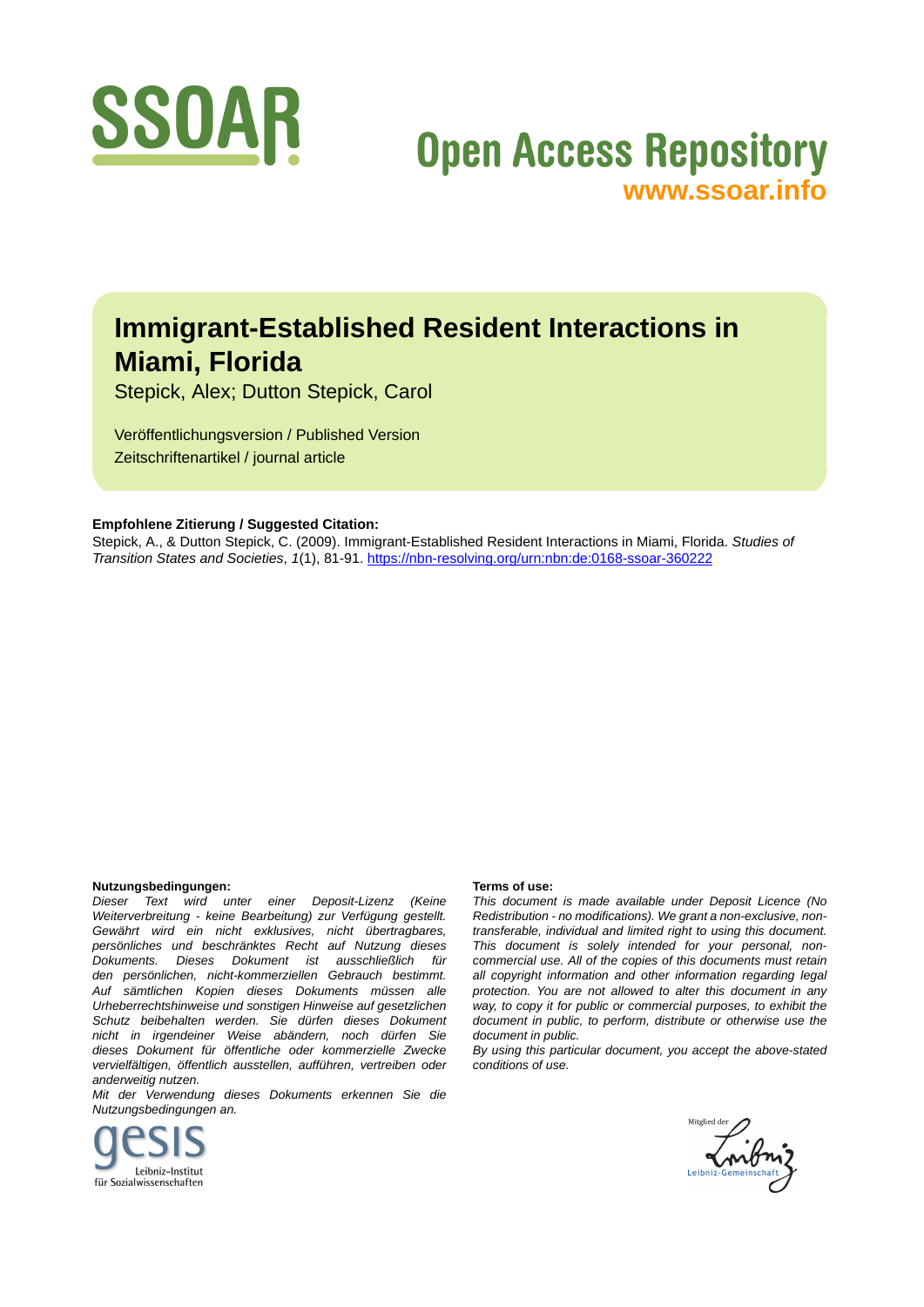. . . . . . . .

#### **Review Article:**

## **Immigrant-Established Resident Interactions in Miami, Florida** Alex Stepick\* & Carol Dutton Stepick

. . . . . . . . . .. . . . . . . .

#### **Abstract**

This article examines factors that affect interethnic relations in Miami, Florida. The theoretical framework, based on the 'contact hypothesis' argues that better interethnic relations stem from not only contact, but also contact in which individuals from opposing groups share equal status and a<br>stake in outcomes, and when contact activities require cooperation. The contact hypothesis, however,<br>does not address the fa from international migration research are used to argue that those with power must create structures in which other groups feel welcome rather than rejected and that leaders must emphasize similarities rather than differences among groups.

**Keywords:** Interethnic relations, Miami, international migration, contact hypothesis, Cubans, Haitians.

i. . . . . . . .

In 2000, about 15 years after the Greater Miami Chamber of Commerce (GMCC) had begun their initiative to integrate Cubans, Anglo 'American'1 armed federal US Immigration officials snatched the Cuban boy, Elián Gonzalez, from the Miami Little Havana home of his relatives to reunite him with his Cuban father. The raid provoked local Latinos to take to the streets and protest the government's actions. These demonstrations at the same time revealed widespread anti-Cuban vehemence from both blacks and whites. This incident greatly strained the positive feelings between Anglo and Cuban businessmen that had been fostered by the Chamber's initiative. Producing, let alone maintaining, good relations between different ethnic groups is never easy and perhaps never finished. Yet, it remains one of the most important challenges to the stability of any nation state.

Poor relations between immigrants and established residents and the resulting acrimony, violence and disruption are certainly not limited to Miami. For example, there were conflicts between African Americans and Koreans in the 1992 Los Angeles riots (Abelmann & Lie 1995, Bergesen & Herman 1998). In New York, racial and ethnic strife has included civil disorder in the Latino neighborhood of Washington Heights, conflict between African Americans and Hasidic Jews in Crown Heights, black boycotts of Korean merchants, a series of interracial killings, and a black protestor shooting and torching Anglo and Latino employees of a Jewish-owned clothing store in Harlem (Shapiro 2006).

Violent, episodic events such as these are often triggered by smoldering nativism that, often hand-in-hand with racism, inspire anti-immigrant initiatives, battles against voting districts based on race, and welfare reform that disproportionately targets legal immigrants and native minorities. More fundamentally, these battles embody concerns about the nature of America. Residents ask: Are we a single nation with a core of unifying beliefs? Or, are we sub-divided into 100% Americans and many hyphenated Americans? Are we moving toward unity or balkanizing? More specifically in Miami, established residents wonder if Miami will become a fundamentally Latino city? Will it literally and essentially embody the Miami Cuban joke that what they like so much about Miami is that it is so close to the US? Will the 'real Americans' – *i.e.* Anglo and African Americans – all leave Miami? Or, will Miami mimic urban areas such as New York and Chicago, cities that accepted and absorbed tens of thousands of immigrants, yet remain American?

This article briefly examines factors that affect interethnic relations in Miami, Florida where we have conducted nearly 30 years of fieldwork and numerous research projects. Our theoretical framework is based on the 'contact hypothesis'. We argue that better interethnic relations stem from not only contact, but also contact in which individuals from opposing groups share equal status and a stake in outcomes, and when contact activities require cooperation. The contact hypothesis, however, \* E-mail address of the corresponding author: stepick@fiu.edu

1 Anglo is the local term for non-Hispanic whites. Cubans object to referring to the Anglo population as "white" because many Cubans are predominantly of European origin and perceive themselves to be as white as Anglos. Jews, who have been historically important in Miami, object to being lumped in with Anglos, yet the term is still generally used to refer to non-Hispanic whites regardless of religious background.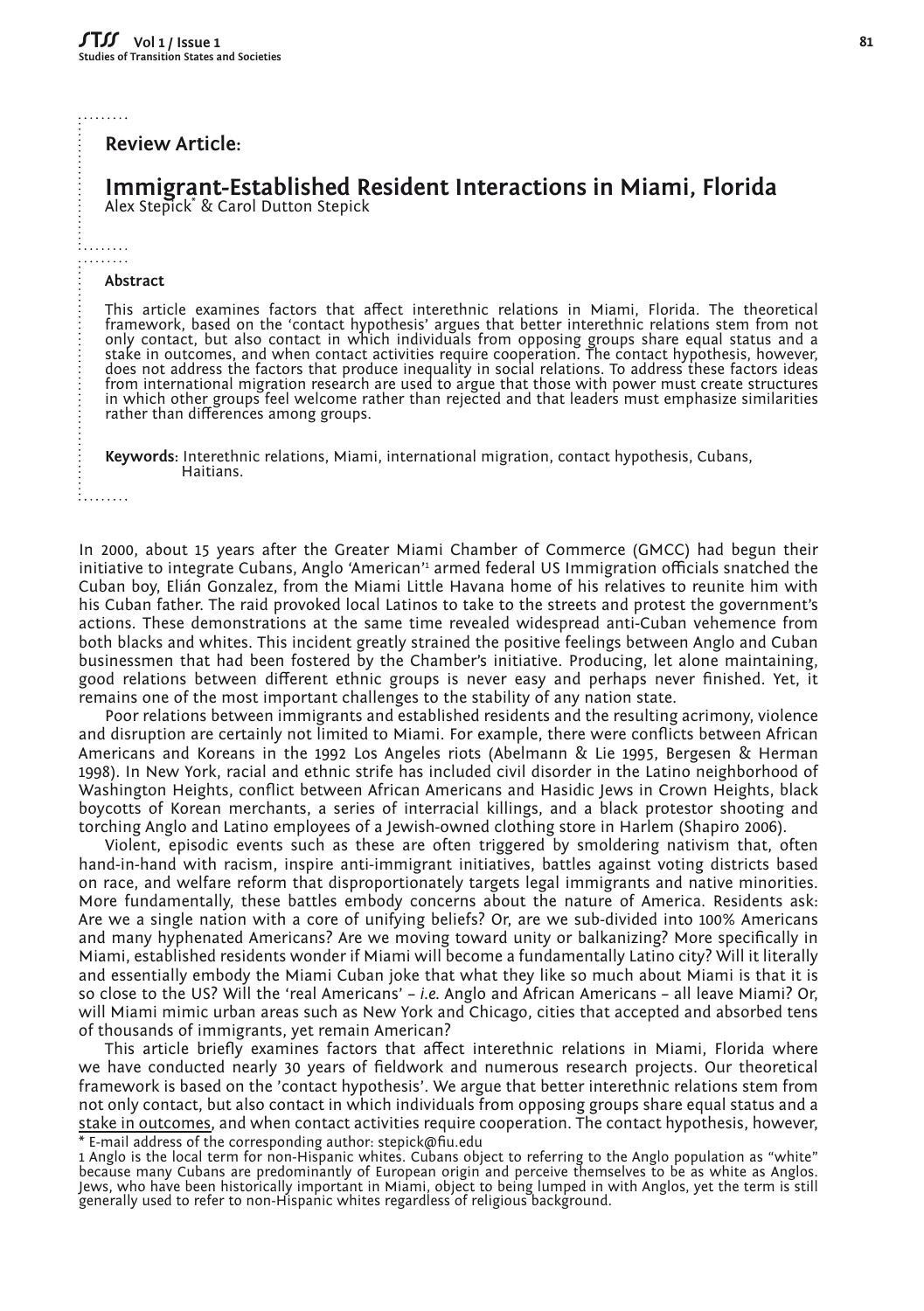does not address the factors that produce inequality in social relations. To address these, we turn to international migration research to augment our theoretical framework. More particularly, we argue that those with power must create structures in which other groups feel welcome rather than rejected and that leaders must emphasize similarities rather than differences among groups.

## **Theoretical Framework: Diversity and the Contact Hypothesis**

Arguably the most influential idea in the past 30 years in the area of studies of nationalism has been Benedict Anderson's notion that nations are imagined communities (Anderson 1999). Accordingly, all societies and particularly all nation states have internal diversity. With the increase of international migration at the end of the last and continuing into the current century and the shifting of boundaries associated with the demise of the Soviet Union and expansion of the European Union, there has been extensive popular and academic discussion of integration. Under consideration are both normative ideas of how migrants should integrate and descriptive analyses of how migrants are faring at integrating, particularly in terms of education and employment. Within this tradition of studies of nationalism, there is, however, comparatively little empirical research on face-to-face, day-to-day interactions between groups, whether migrants and natives or majority and minority populations.

Most of the work on interethnic relations comes from psychology and is guided by the contact hypothesis. More than forty years of research on inter-group relations has largely supported the contact hypothesis originally formulated by Allport (1954). Much of the empirical research in this area has been on the effects of school desegregation in the US. School desegregation resulted from the US Supreme Court's ruling in 1954 that schools cannot be segregated on the basis of race. Following this ruling, schools throughout the nation made efforts to bring Black and White students into the same schools, that is, to desegregate and become integrated.

Early versions of the contact hypothesis predicted that simply increased contact with people who were different would improve relations or at least attitudes toward those who are different. This prediction, however, was not readily confirmed by the empirical research. Some reviews show that interracial contact in desegregated schools shows no positive effects on inter-group relations (St. John 1975, Stephan 1978). Others suggest that in the long-term the positive benefits to interracial contact in desegregated schools are reflected when students become adults and have positive interracial experiences in such settings as neighborhoods and the workplace (Braddock & Dawkins 1984).

One reason that school integration did not produce better relations among youth was that it did not necessarily result in significant contact between Blacks and Whites, as students segregated themselves within the schools and had little contact with each other. Students would self-segregate, for example, in the school cafeteria. School officials often 'tracked' students into different levels by academic ability and this usually resulted in classrooms that were *de facto* segregated (Allport 1954, Collins & Noblit 1978, Eddy 1975, Gerard & Conolley 1975, Orfield 1975, Rogers *et al*. 1984). As Pettigrew (1969) explained, desegregation, which refers to the existence of a racially mixed environment, does not necessarily imply true integration, which refers to the creation of a setting conducive to the development of positive relations between members of different groups.

There were some schools where positive inter-group relations did emerge, but they require a revision of the simple contact hypothesis. Besides contact, other conditions must also be present to encourage positive relations among different groups. These are: (1) equal-status contact between individuals from majority and minority groups, and (2) an emphasis on cooperation rather than competition. Leaders' explicit support for positive relations helps, too (Schofield 1989).

The question remains, what social conditions encourage equal status and cooperation instead of competition? To address this question we adapt a theoretical idea from international migration studies, the notion of context of reception i.e. the opportunities available to immigrants and how immigrants are treated by members of the host society (Portes & Borocz 1989, Portes & Rumbaut 2006). If immigrants are welcomed, if they are given legal status and access to work, housing, and other amenities, they are more likely to prosper. If on the other hand, they are denied legal status, face barriers in the labor and housing markets and more general prejudice and discrimination, they are more likely to suffer. These opportunities and barriers are socially constructed by those who have power, usually the established residents, that is, those who lived in the host country before the arrival of the immigrants and who continue to live where the immigrants reside. Some of the opportunities and barriers are created at the national level, such as awarding versus denying a legal immigration status. Others, such as access to employment, are more likely to be created and enforced locally.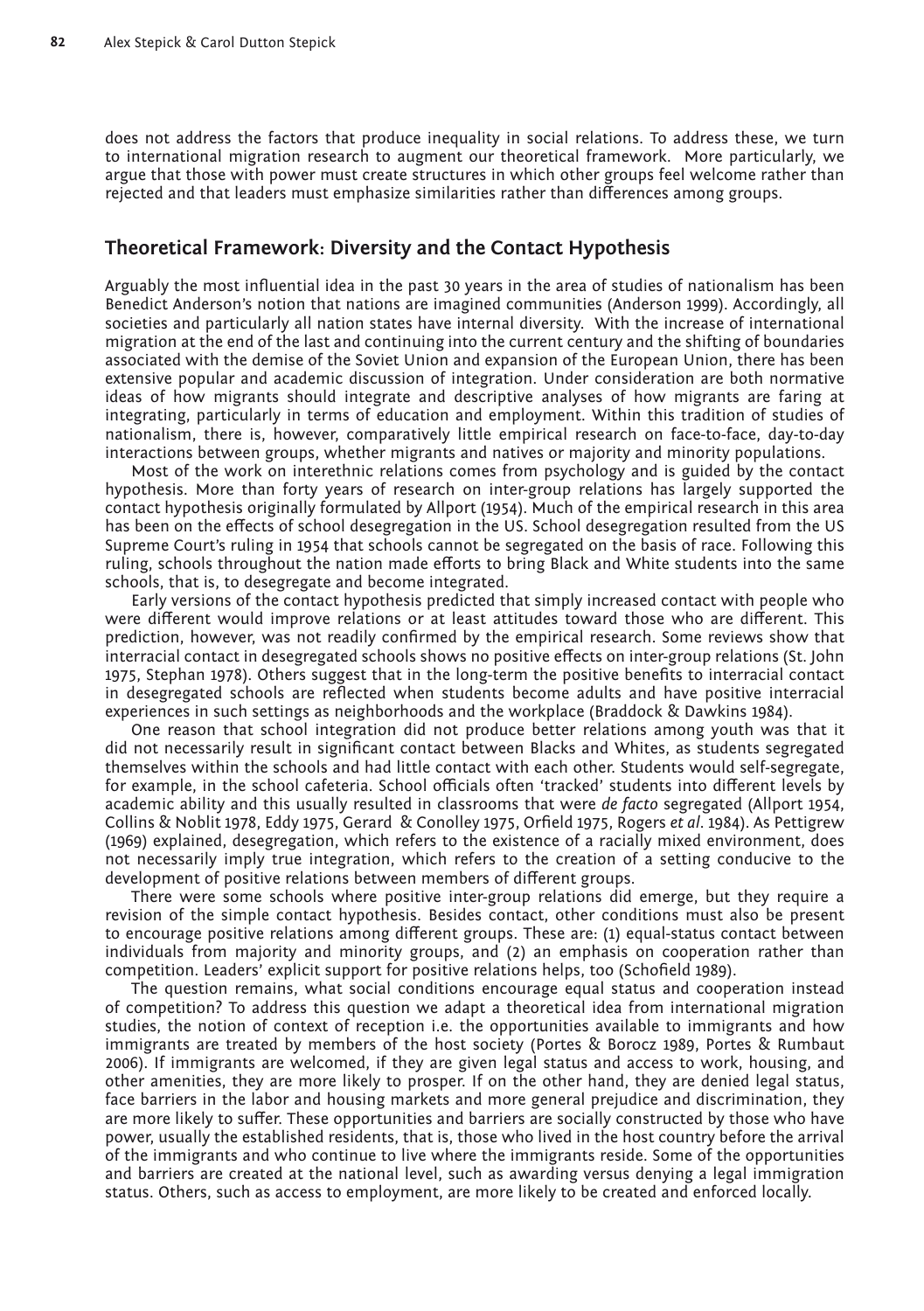Not all immigrants are treated equally. In the US, some, such as those classified by the government as refugees, are welcomed and granted a legal immigration status, which in turn affords the possibility of free and legal access to the local labor and housing markets and access to some form of benefits. Others confront a more negative context of reception. They may objectively be fleeing persecution and conditions that apparently deserve the treatment afforded to migrants recognized as refugees by the government. However, if the federal government does not define them as refugees, regardless of the documented circumstances in their home country, then they may not have legal status or access to benefits or the labor market, even if they settle in the same region as those who have been welcomed with a positive context of reception. Such is the contrast between those migrants considered in this article. Cubans have been recognized by the US government as refugees and have been accorded a positive context of reception in South Florida, and subsequently contributed to a positive context of reception for later arriving Cubans in the region. In contrast, Haitians, fleeing often horrific repression and poverty in their home country but not recognized as refugees, have confronted a much more negative context of reception in South Florida.

Most previous writings considering context of reception have articulated only a general context of reception without distinguishing how the context may be different at national, regional or local levels (Portes & Borocz 1989, Portes & Rumbaut 2006). Context of reception, that is influenced by and felt at the regional, and the much more micro, local, face-to-face level has been the object of fewer studies and analysis (Stepick & Dutton Stepick 2001, Stepick *et al.* 2003). The contexts of reception produced by these multiple levels may be consistent, viz. an immigrant group may easily obtain legal status, benefits, and also be welcomed by members of local communities. On the other hand, it may be inconsistent; for example, refugees may be accepted through the nation-state legal system and may have established a comfortable niche for themselves in ethnic or immigrant neighborhoods, but encounter prejudice when they move beyond the neighborhood into, for example, the workforce or educational system.

Similarly, the context of reception may evolve over time. Immigrants to the US in the last great migrant wave over the end of the 19th through the first part of the 20th century were often not welcomed by local communities (although the federal government did grant easy access to legal status until the 1920s). But, by the 1950s when the second generation had matured, there were relatively few expressions of rejection toward those of immigrant backgrounds in local communities.<sup>2</sup> In more contemporary times, as Portes and Fernández-Kelly (2008) recently noted, the context of reception has changed over time for Cubans who were warmly welcomed starting in 1960 until the 1980 Mariel boatlift. Although not noted by Portes and Fernández-Kelly, the Mariel context of reception varied by level with the national government still allowing nearly all the Cuban Mariel newcomers a legal immigration status, while the local South Florida community was more likely to negatively stereotype the Mariel newcomers (Alberts 2005, Croucher 1997, Portes & Stepick 1985).

## **Method**

For more than 20 years, we have been analyzing interethnic relations in Miami. During this period, we have used both quantitative and qualitative methods and applied them to diverse substantive issues (see inter alia, Portes & Stepick 1993, Stepick 1998, Stepick *et al.* 2001, Stepick *et al.* 2003, Stepick *et al.* 2008). In this article, we focus on interethnic relations in everyday life in concrete contexts where people from different groups come together and interact. The four primary groups we report on in this article are Anglos, Cubans, African Americans and Haitians. Since these data were collected in natural settings, there were often people from other groups present, too. The natural settings where we did most of our fieldwork were schools, workplaces and business organizations. We triangulated three methods: (1) longitudinal participant observation, (2) intensive interviews and, (3) focus groups. Triangulating these data permits us to understand how in fact, on a day-to-day basis, people of different ethnic backgrounds actually do or do not get along. We examine not only norms of intergroup interaction, but also their actual behaviors in context.

The qualitative data helped us to examine the processes of interethnic interaction. All groups and most individuals within them can articulate norms and report behaviors, but there is frequently a considerable inconsistency between statements about behavior and actual behavior. To validly determine the extent and nature of inter-ethnic relations, we chose to directly observe people in

<sup>2</sup> This is not to say that all prejudice toward, for example, Jews and Italians had disappeared; only that it was much less than it had been 50-75 years earlier.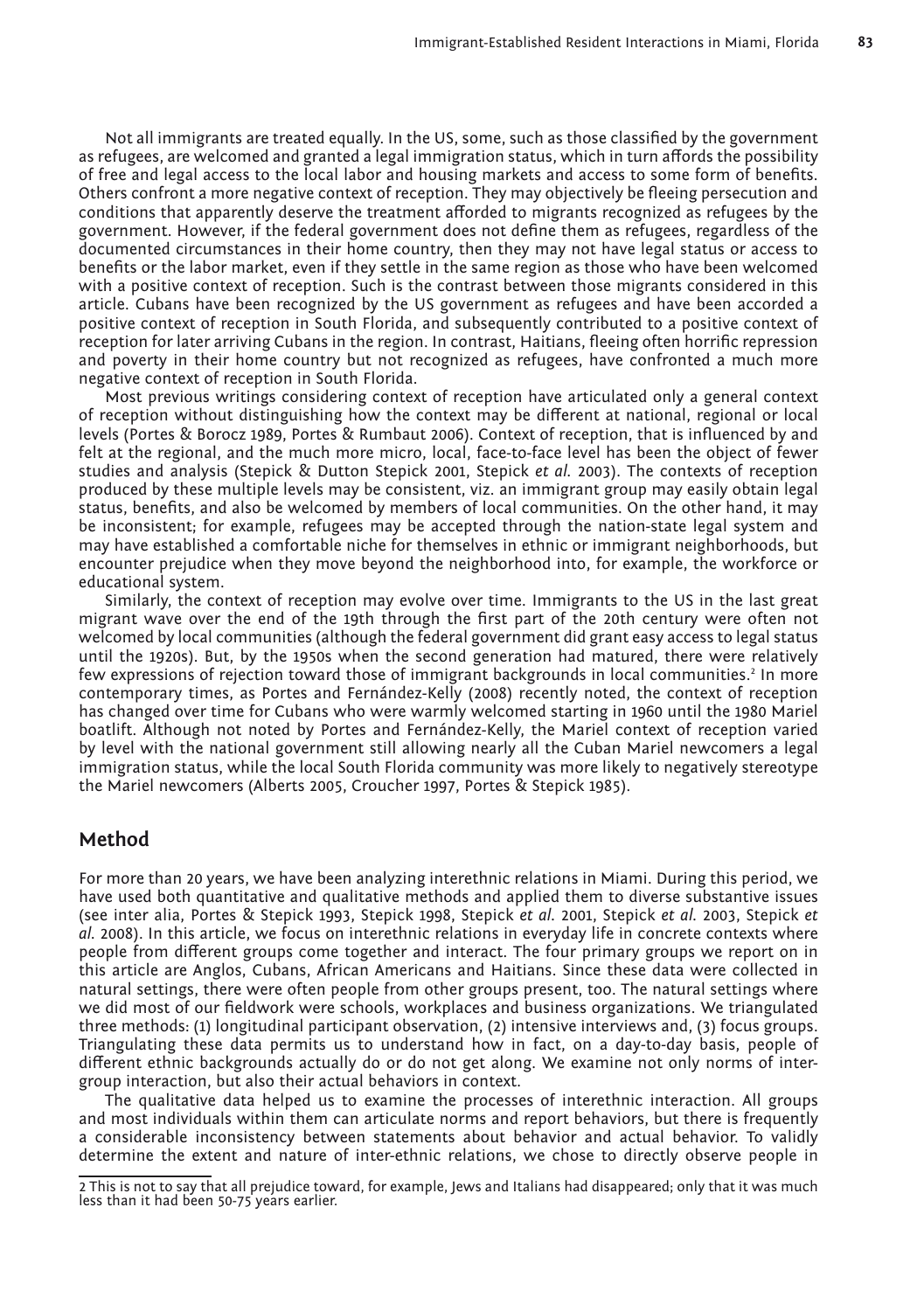multiple settings. Direct observation in many natural contexts, along with in-depth interviewing, helped us approach a valid understanding of inter-ethnic relations.

While we feel the methods are particularly appropriate for our research goals, we recognize that they also have limitations. Ethnography provides excellent depth and rich understandings, but it is not as easily replicable as surveys or other standardized, more quantifiable methods.

The fundamental question we address is: What is the nature of and how much group interaction exists across ethnic groups between immigrants and established residents, and across different immigrant groups? In what contexts does group interaction result in conflict and when does it produce cooperation and mutual support? What factors appear to account for the different outcomes? To answer these questions, we begin by describing the larger context, *i.e.* the context of reception at the national, regional and local levels for immigrant Cubans and Haitians who settled in the Miami area of South Florida. After outlining the contrasting contexts of reception for these two groups, we examine some ethnographic examples that reveal the role of leaders and how equal status and cooperative activities can produce improved relations.

## **Miami's Contexts of Reception**

Miami-Dade County, Florida constitutes a strategic research site for addressing questions of interethnic relations among native or established residents and new or immigrant residents. It has the highest proportion of foreign-born residents of any major metropolitan area in the US. Its primary immigrant groups contain both Hispanic/Latino and Black immigrants. All together immigrants form a majority of the population in the County.

### Cubans

The South Florida county of Miami-Dade $^{\rm 3}$  has been an immigrant gateway since the early 1960's. In the County, over 50% of the total population was born outside the US, the highest proportion of foreign-born residents of any US major metropolitan area and proportionally 50% more than either Los Angeles or New York.4 This demographic shift began with the Cuban Revolution in 1959 that initiated migratory waves of Cubans to the Miami region. By the year 2000 the number of Cubans stood at over 870,000 in South Florida where they are not only the largest immigrant group in the area, but they are also the most concentrated newcomer immigrant group in the US.

Cubans began arriving during the Cold War and the US offered them an extraordinarily generous welcome that not only allowed them to achieve economic success unparalleled in its rapidity, but also vaulted them to local political influence and power. Miami Cubans receive permanent residency after one-year in the US, regardless of whether they originally arrived through a legal channel or an illegal route. They are also eligible for social benefits paid for by the federal US government. In the 1960s and 1970s, a vast array of benefits was made available that allowed the then primarily middle and upper class Cuban immigrants to quickly re-certify their professional credentials or establish businesses. Today, newly arrived Cubans receive fewer benefits, but newcomers still receive a legal immigration status<sup>5</sup> and the possibility of various short-term benefits, such as English language and job-training classes.

Miami's Cubans, along with smaller numbers of other Latino immigrants, made Miami the economic and transportation gateway of the Americas. While Miami has only five percent of the total US Latino population, it has close to half of the forty largest Latino-owned industrial and commercial firms in the country. Many of the area's most important private firms are headed by Latinos, both Miami Cubans and other Latinos. The largest Latino firm in the country, MasTec Telecom, was established in Miami by a Cuban *émigré*. Also located in Miami are the largest Latino real estate development company in the US, the largest Latino-owned banks, along with the majority of Latino owned

<sup>3</sup> We confine our discussion here to the greater Miami area of Miami-Dade County. When we refer to South Florida we mean the three county area encompassing Miami-Dade, Broward and Palm Beach Counties, all located in the Southeastern corner of the state of Florida.

<sup>4</sup> Both New York and Los Angeles do have a greater absolute number of residents who were foreign-born.

<sup>5</sup> There are a few exceptions. During the Mariel boatlift in 1980, those who were thought to have criminal records in Cuba were detained. Beginning in 1994, the US government only granted a legal immigration status to those who made it to US shores. If a boat was intercepted by the US Coast Guard before it or the people in it touched US shores, the occupants could be returned to Cuba.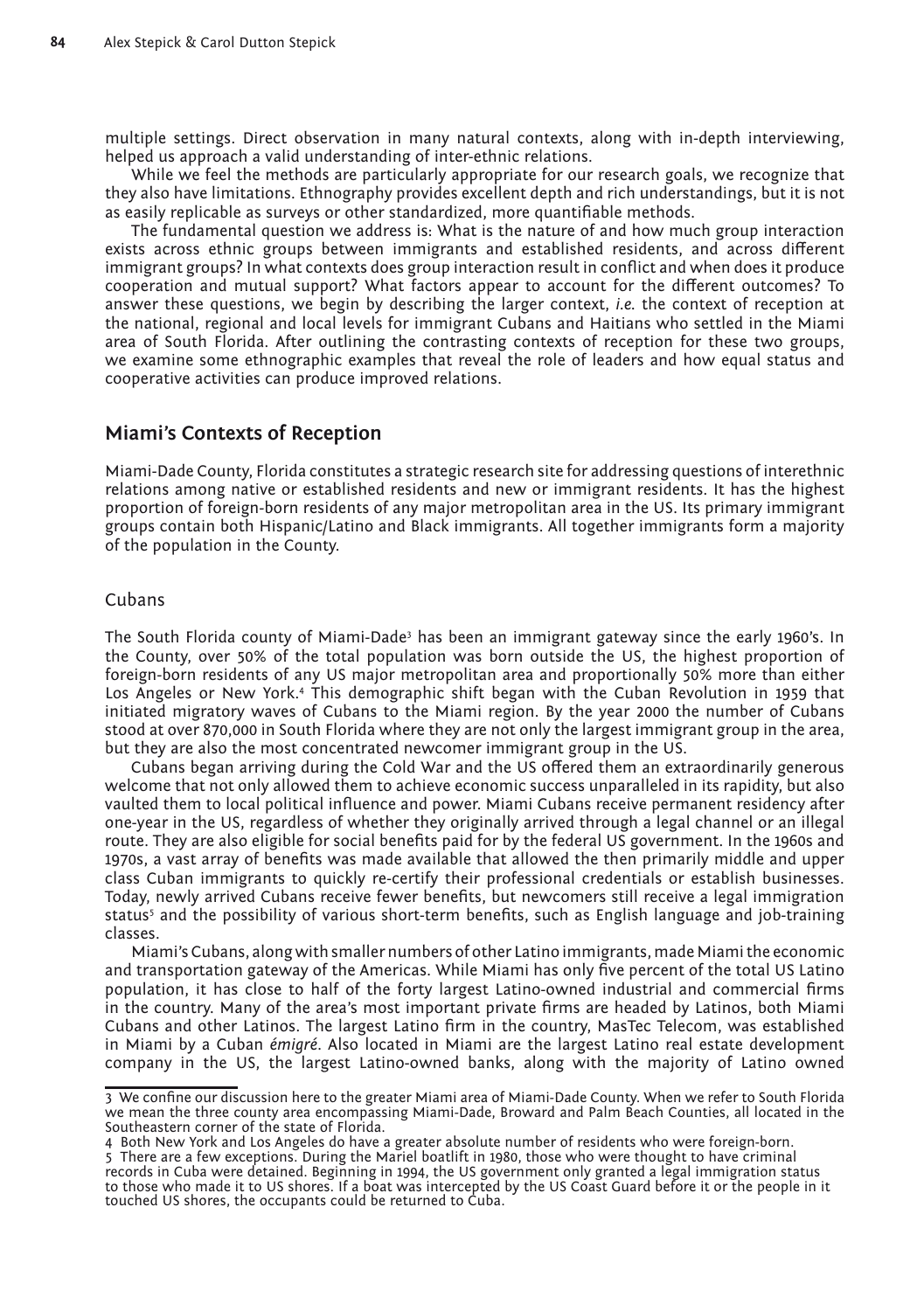large construction firms. Only New York has more foreign-owned banks than Miami. Nearly 50% of US exports to the Caribbean and Central America and over 30% of US exports to South America pass through Miami. Miami's Free Trade Zone is the first and largest privately owned trade zone in the world. Miami International Airport is the top US airport for international freight with more no-stop cargo flights to Latin America and the Caribbean than Orlando, Houston, New Orleans, Atlanta, Tampa and New York's Kennedy airports combined. This airport also serves more airlines than any other airport in the Western Hemisphere and it is frequently easier to get from one Latin American country to another by going through Miami than directly. Miami also has the largest cruise port in the world, ironically transporting primarily US passengers on vacations throughout the Caribbean and Latin America while many of the citizens of those countries are immigrating to Miami. While Miami may not be a global city equal to New York or London, it is assuredly one of the leading economic capitals of Latin America (Nijman 1996, 1997, 2000), and its Latino immigrants made it so.

The influence of Miami's Cubans extends beyond economics into politics. Miami Cuban representatives of the real estate and construction industries have become the movers and shakers in local politics. Cuban immigrants politically dominate the City of Miami, Hialeah, the county's second-largest city, and Miami-Dade's County Commission. Two Miami Cubans are in the US House of Representatives, and the Miami-Dade County state legislative delegation, along with the Miami-Dade County School Board are dominated by Cubans.

The economic and political accomplishments of the earlier arrivals paves the path toward integration for newly arrived Cubans who can relatively readily find work among other Cubans, most likely in a firm with Cuban owners and management. Local government and non-governmental agencies are also likely to have many Cuban employees. Cubans may also dominate in the places where one does one's shopping and from whom one rents a place to live. All of this can be accomplished in Spanish resulting in little pressure to learn English. Perhaps most importantly, Cubans never have to worry about their immigration status. The US grants permanent residence almost automatically to Cubans.6

All of these factors combine to make it relatively easy for recently arrived Cubans to integrate into the Miami community, both economically and socially, and Cubans themselves have created a context of reception that greatly benefits more recent Cuban migrants. For Cubans the context of reception in the US from the level of nation state policies to that of regional acceptance and local micro-level interactions is as consistently positive as possible.

#### Haitians

Most of the Cubans in Miami are phenotypically white. Miami also has received a significant influx of Caribbean, primarily Black, immigrants (Dunn 1997, Freeman 2002). Much of the original black population that settled and built Miami at the end of the 19th century was from the Bahamas (Anderson 1996, Shell-Weiss & Davis 2005). Many Miami Blacks who appear as African Americans to outsiders claim a distinctively Bahamian background. More recently, other Caribbean Blacks have settled in Miami. In Broward County, immediately to the north of Miami-Dade County, Jamaicans followed by Haitians are the two largest immigrant groups. More black foreigners immigrated to Broward County between 2001 and 2005 than to any other county in the United States. Also, Florida is home to the largest concentration of Haitian migrants of any state in the US with over 250,000 living in South Florida.7

Among contemporary immigrant groups, Haitians confront at all levels consistently negative contexts of reception. The US federal government has routinely sought to discourage Haitians from coming to the United States by using the US Coast Guard to interdict boats off the shores of Haiti that may be headed for the US. Individual Haitians are almost never granted asylum or refugee status regardless of either general political chaos or evidence of individual persecution back in Haiti. Instead, the government jails without parole Haitians who do make it to the US without a visa and claiming

<sup>6</sup> The most important causes of this positive context of reception were the class profile of the earliest arriving Cubans, who tended to be from the island's elite, and the unprecedented, extensive benefits the US government granted Cubans as a symbol of the US anti-communism policies in the middle of the Cold War (Stepick 1996, Stepick & Dutton Stepick 2001, Stepick & Grenier 1993, Stepick *et al.* 2003).

<sup>7</sup> The 2000 US Census counted nearly 270,000 Haitians in the state of Florida, making it the largest Haitian origin population concentration in the US, surpassing the numbers of Haitians in the New York metropolitan area. Incidentally, estimates of immigrant populations are notoriously unreliable. The US Census probably undercounts immigrants, especially those who may have an uncertain immigrant status. Conversely, immigrant organizations frequently overestimate their numbers.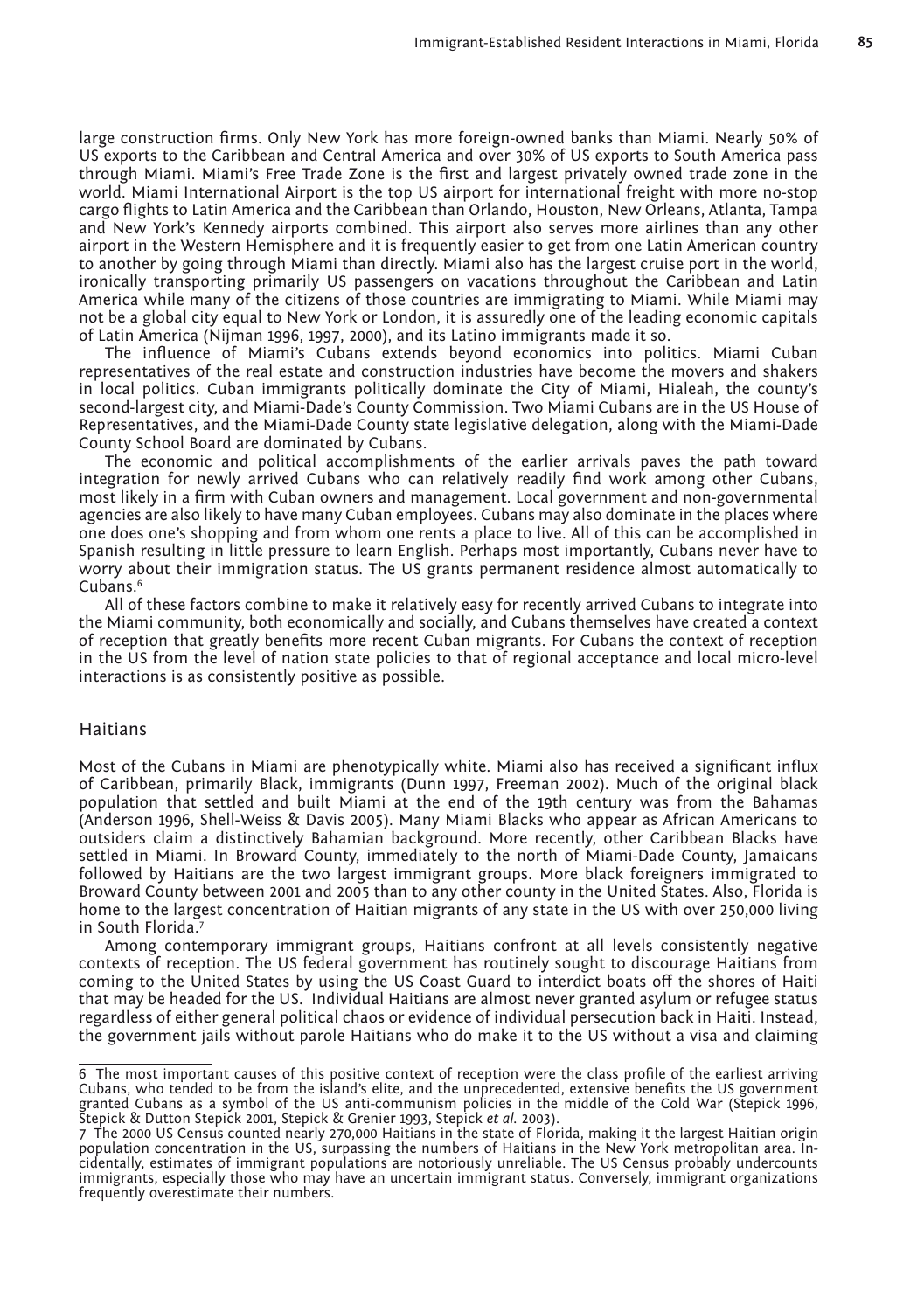they want to stay.<sup>8</sup> At the more local level, Haitians confront further prejudice and discrimination from the general population that commonly identifies them as poor and without skills, and undeserving of residence in the US (Stepick 1998).

Miami is also in the southern part of the US, which until the 1960s practiced legalized segregation of Blacks and Whites. Segregation began to be dismantled at approximately the same time that Cubans began arriving in Miami (George 1978, Mohl 1989). The fate of the local African Americans experiencing their civil rights and that of Cubans experiencing what they also perceived as freedom became a constant comparison. Most of Miami's Blacks and native white leaders, along with some academicians, commonly presume that Miami Cuban success has been at the expense of Miami's Blacks. One black leader bluntly asserted, 'It is a fact of life that Cubans displaced Blacks.' Moreover, with a 1980 anti-bilingual, anti-multicultural referendum, Miami gave birth to the contemporary English Only, anti-immigrant movement that swept through other states with concentrations of immigrants, such as California.

Undoubtedly, immigrant influxes are associated with increased conflict. The Miami riot of 1989 was started when a white Colombian immigrant policeman shot and killed a black Caribbean immigrant motorcyclist in Miami's originally segregated neighborhood, 'Colored Town,' now referred to as Overtown. Nevertheless, there are occasions and particular environments where interethnic relations are not negative.

## **Producing Better Interethnic Relations**

Anglos and Cuban Business and Political Leaders

While the US federal government provided an unambiguously positive context of reception for Cubans, the sentiments of the local Anglo population was decidedly more mixed. The increased power of Cubans came primarily at the cost of white Americans who responded in two opposed fashions. Up through the mid-1980s, more than 20 years since Cubans first began to arrive, local leaders presumed that Cubans would assimilate, specifically that Cubans would learn English, stop speaking Spanish, and pay less attention to Cuban politics and more to American politics. Moreover, a significant part of the local established resident population insisted on these principles of assimilation.

One group, primarily the white working class, tried to turn the positive context of reception for Cubans into a negative one. In 1980, they spearheaded a successful drive to declare the county to have English as the official language and to make American culture the official culture (for more details, see Stepick *et al.* 2003). This effort, however, had exactly the opposite effect. It prompted Cubans to politically mobilize and to become much more involved in local politics than they had in the past. As a result, within a few years they achieved the political domination described above, eventually making Miami-Dade County officially bilingual and even requiring all official County written materials to be printed in three languages: English, Spanish and Haitian Creole.

The Anglo elites were as frustrated as the Anglo working class at the rapid ascent of Cubans, but they ended up adopting a strategy that encouraged more interethnic interaction rather than less. Instead of attempting to force the Cubans to adopt American ways, the Anglo Americans engaged in reverse acculturation, *i.e*. they began to adapt to the Cuban presence. In 1977, for example, the Miami Herald took an unprecedented, decisive step. Instead of insisting the Cubans learn English, which the English Only effort attempted, the Miami Herald began publication of a daily Spanishlanguage edition, *El Herald*. *El Herald* marked the first time a US newspaper chain had published a Spanish-language edition. With this, a key actor within the local business elite acknowledged the need to speak to the 'Other,' *i.e.* the Cubans, in his/her own language, albeit perhaps only grudgingly and for a very compelling business need rather than out of cultural enlightenment. In 1987, it went one step further when it created a brand-new Spanish-language newspaper, *El Nuevo Herald* that was virtually independent of the English edition. It had its own building, its own reporting staff, and most important, its own editors, overwhelmingly Cuban Americans.

In 1989, the Miami Herald took yet another step toward the Cuban community when it hired David Lawrence as publisher. When Lawrence, an Anglo American, arrived in Miami, he took Spanish lessons and was tutored in the cultural nuances of the Latino community by a Cuban American professor. In a Sunday opinion piece, he then called on everyone to follow his example. He hailed multicultural

<sup>8</sup> During the 1980s the US government mistakenly branded Haitians as public health risks. First, the government claimed Haitians were bringing tuberculosis into the US, and then it erroneously claimed Haitians were one of the sources of the HIV/AIDS virus (Stepick, 1998).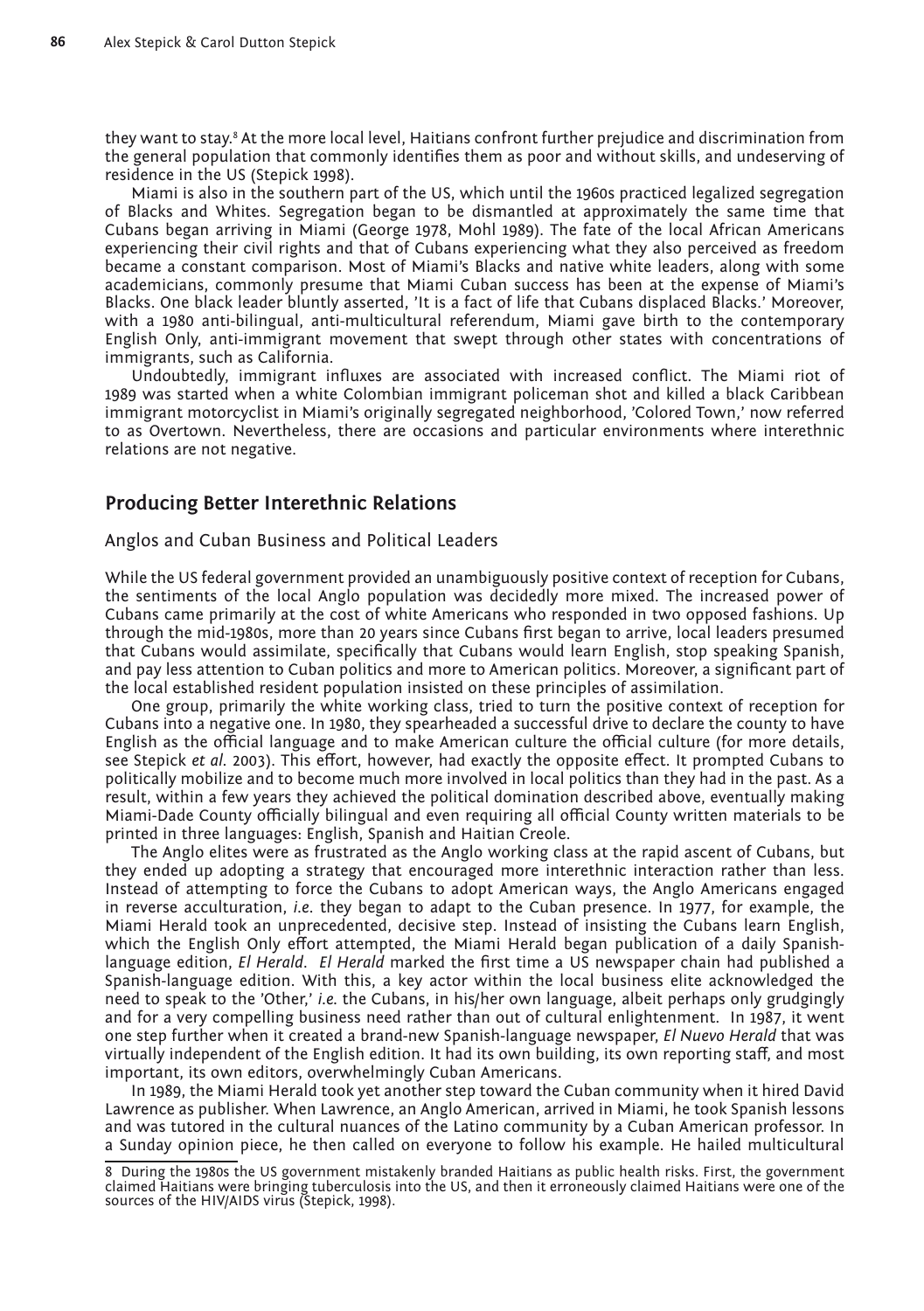Miami as an example to the entire nation and at the 'cutting edge' of the America to come. He urged fellow Miamians to 'get on' and enroll in a foreign language class (Lawrence 1991).

Anglos actively began to incorporate Latinos, almost all of whom were Cubans, in elite circles, especially those Latino executives in large 'American' banks, corporations, and law firms. They elected Latinos to the chairmanship of key civic organizations such as the United Way of Dade County and the Greater Miami Chamber of Commerce (GMCC). Latino membership in the Chamber increased from about 5 percent at the beginning of the 1980s to over a third at that decade's end. An Anglo "American" banker with close ties with the Chamber stated:

'Well, the Chamber is a very interesting study all by itself. In the mid-1980s, there were 800 members and it was 90% Anglos and nine per cent Hispanic and one per cent Black. Five years later, it was probably 55% Anglo and the balance largely Hispanic, and it had grown from 800 to 4,000 members. In 1989, we got a Hispanic leader. The Executive Committee of the Chamber's representation is not just token. We have Blacks, women, Hispanics for the first time. We try to identify leadership, bring that leadership along to be interested in the whole community. The Chamber today is amongst the strongest leadership institutions in this community.'

The Greater Miami Chamber of Commerce in the late 1980s and throughout the 1990s became much more forceful and unified when it took the initiative to reach out to both Cubans and African Americans. Waiting for them to come to the chamber, as it had done up until the mid 1980s, was not sufficient. Even more importantly, the Cuban newcomers were not just tokens, but given actual positions of influence and power. The unity of the chamber increased significantly when Cubans were elected as important committee chairs and eventually as president. 9

This Chamber of Commerce example reflects the various tenets of both the contact hypothesis and the context of reception. The positive context of reception and resultant rapid Cuban success meant that the most important relationships were between the Anglo business and political elite and successful Cubans. As indicated by the contact hypothesis, leaders made a difference, particularly the leaders of the dominant host community, *i.e.* the Anglo leaders in the Miami Herald and the Greater Miami Chamber of Commerce (GMCC). As the GMCC was an organization of business leaders, then incorporating Cuban business leaders fulfilled the condition of having a stake in the outcome. Moreover, the successful integration of Cubans into the GMCC was effective only when the Chamber created conditions of equal status by seeking to have Cubans also in leadership positions within the organization.

#### Haitians and African Americans in Schools

Context of reception can vary both for different groups and by level of geography. We detailed above how Haitians were not warmly welcomed and encountered a negative context of reception. Because of continuing *de facto* racial segregation in residence, Haitians live in primarily African American neighborhoods and Haitian youth attend schools primarily with African American youth. While Haitians and African Americans are both black, they do not necessarily feel solidarity with each other. The general attitudes of prejudice and discrimination toward Haitians can be found among some African Americans.

In the early exodus of Haitians to Miami, the primarily African American neighborhood high school most attended by Haitians offered no sanctuary from negative judgments and the attending verbal and physical abuse. In the mid-1980s, when a group of Haitians performed a Haitian dance during a football pep rally, for example, they were booed off the stage. The words Haitian and 'boat people' became epithets among students. At times, prejudice was so extreme that some Haitian youth became 'cover ups' or 'undercovers', that is, they hid their Haitian heritage and tried to pass as Bahamians or as being from some other group, anything other than Haitian. Nevertheless, in some contexts Haitians, African Americans, and others in the same school did have positive relations. Here we describe two positive contexts, sports teams and a student heritage celebration.

<sup>9</sup> While the Miami Herald made an early and special effort to reach out to Miami Cubans, more generally the business community preferred to avoid directly confronting what they viewed as 'divisive' ethnic issues such as riots or massive refugee influxes. Instead, they concentrated on issues they understood and which they thought everyone could agree on, such as the need to foster economic development, improve the city's reputation, and fight crime and drugs. They created specialized organizations for each of these particular problems, including Miami Citizens Against Crime, Miami's for Me (to improve the image of Miami), Homes for South Florida and Greater Miami Neighborhoods (to increase and improve the stock of low income housing), the Miami Coalition Against Drugs and Business Against Drugs (initially known as BAD), and Tools for Change (to promote Black business develop-<br>ment), Partners for Progress (to assist Black participation in the hospitality industry) and We Will Rebuild (in aftermath of Hurricane Andrew).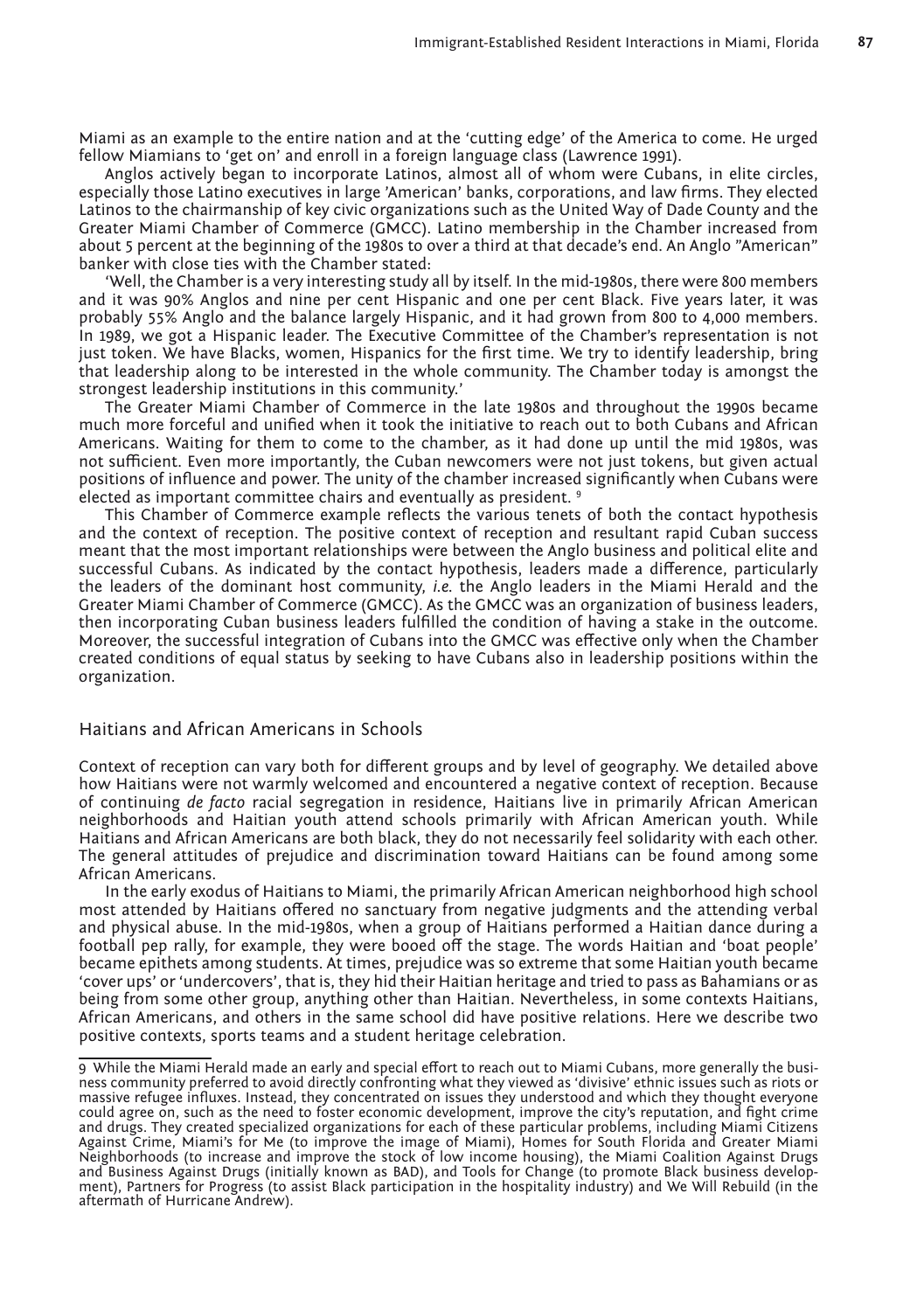When Haitians first arrived in the early 1980s, they did not play American sports such as football and basketball. But by the late 1980s, the football and basketball teams at the high school attended by the most Haitians not only incorporated Haitians, but some of their Haitian players were stars. By the mid-1990s and beyond, several teams were overwhelmingly Haitian and many Haitian athletes earned college athletic scholarships. Moreover, the basketball coach claimed that the members of his team were blind to ethnicity. The team was a 'tight,' unified one. The players not only ate together, but they also associated in many other activities. Similar to the positive coach studied by Greenfield and colleagues (Greenfield *et al.* 2002) in Los Angeles, the African American coach of the football team in Miami went one step further. Not only did he integrate Haitians on an equal footing, but he also made a special effort to build ethnic self-esteem among his players. The coach told them that playing football should be accompanied with pride in being Haitian, the same message that he imparted to his African American players about their ethnic heritage. Similar to what Carlson and Lein (1997) argue, pride in ethnic identity helped produce positive inter-group relations. Thus, in Miami, Haitian football players assimilated to American behavior, yet the African American coach encouraged them to retain ethnic pride. As in the case of Anglo and Cuban business people, leadership is important. The coach set the conditions of equality under conditions of a shared goal, winning games.

Unity can also be accomplished while promoting multicultural activities. At a high school in Miami with a majority Haitian student body, which we call King High, a two-day cultural heritage festival was organized by a teacher with the vision to showcase the cultural heritage of the students who are almost all from the Caribbean islands. The cultural heritage festival was intended to be a showcase of the students' efforts to be appreciated by an audience of parents and community. When the project was proposed to students they immediately grasped the relevance of the project to their personal histories. Committees were formed to work on exhibits of different Caribbean Island nations with one teacher 'helper' for each committee.

One teacher observed: 'I mostly did the Bahamas work with the other students, regular education students, as opposed to Advanced Placement students; and I think they enjoyed it because everyone had some kind of cultural connection to the expo's theme.' 'In other words,' he continued: 'the work was actually relevant to their backgrounds and they were engaged. This wasn't removed from them at all. It gave them a sense of pride, cultural pride. So often they are taught to efface their culture and assimilate. Some kids don't want to get into their culture. They think, "That's Mom and Dad. That's old time." But even to their surprise, they really enjoyed it.' it was the regular students including those at high risk of academic failure who did the work. He said, 'I think a great benefit of the expo is that it is a useful way to teach research and reference skills.' We also learned that students from different ethnic backgrounds worked together on the exhibits. When we asked the students about working on the exhibits one boy replied that it gave them a chance to do something interesting. The exhibits were designed and constructed by the students and the only requirement was that the students must present their work. Teachers gave some free class time for the project and the school's media center allowed students' use of computers and printers because most students had no other access to these tools.

On the day of the Exposition at the entrance to the school, the school band of about 14 members enthusiastically performed a medley of Caribbean tunes and Bob Marley tributes. The exposition was set up in the media center where the sound of even more music created a festive feeling. Around the large room were elaborate and colorful displays representing the culture, history and arts of Haiti, the Dominican Republic, Aruba, the Bahamas, Trinidad and Tobago, Cuba, Jamaica and one of the Taino, the indigenous peoples of the large island of Santo Domingo, which now is comprised of Haiti and the Dominican Republic. Almost every island display had its own music issuing on a cassette player or as background to a power point presentation.

The displays featured and served foods typical of the each island and that were readily available in Miami. At the exhibit featuring the Dominican Republic, for example, students had prepared a flan pudding and punch made from orange juice, condensed milk, sugar, vanilla and cinnamon, while at the Jamaican display students were serving spiced bun, jerk seasoning, and pineapple and cream colas. Although the food and drink had been selected by the student committee to be offered to the audience, the ingredients were purchased out of pocket by the teacher advisors.

There were tables covered with transcribed interviews of fellow Haitian students and family members. Hanging off the front of these tables were Haitian proverbs that the students had written or typed with the proverb's English translations below them. They also provided hand drawn illustrations depicting the main thrust of the lesson that the proverb aimed to depart. One of them read, 'Fanm pou you tan y Manman pou tout tan,' with its related English translation 'wife for a time, mother for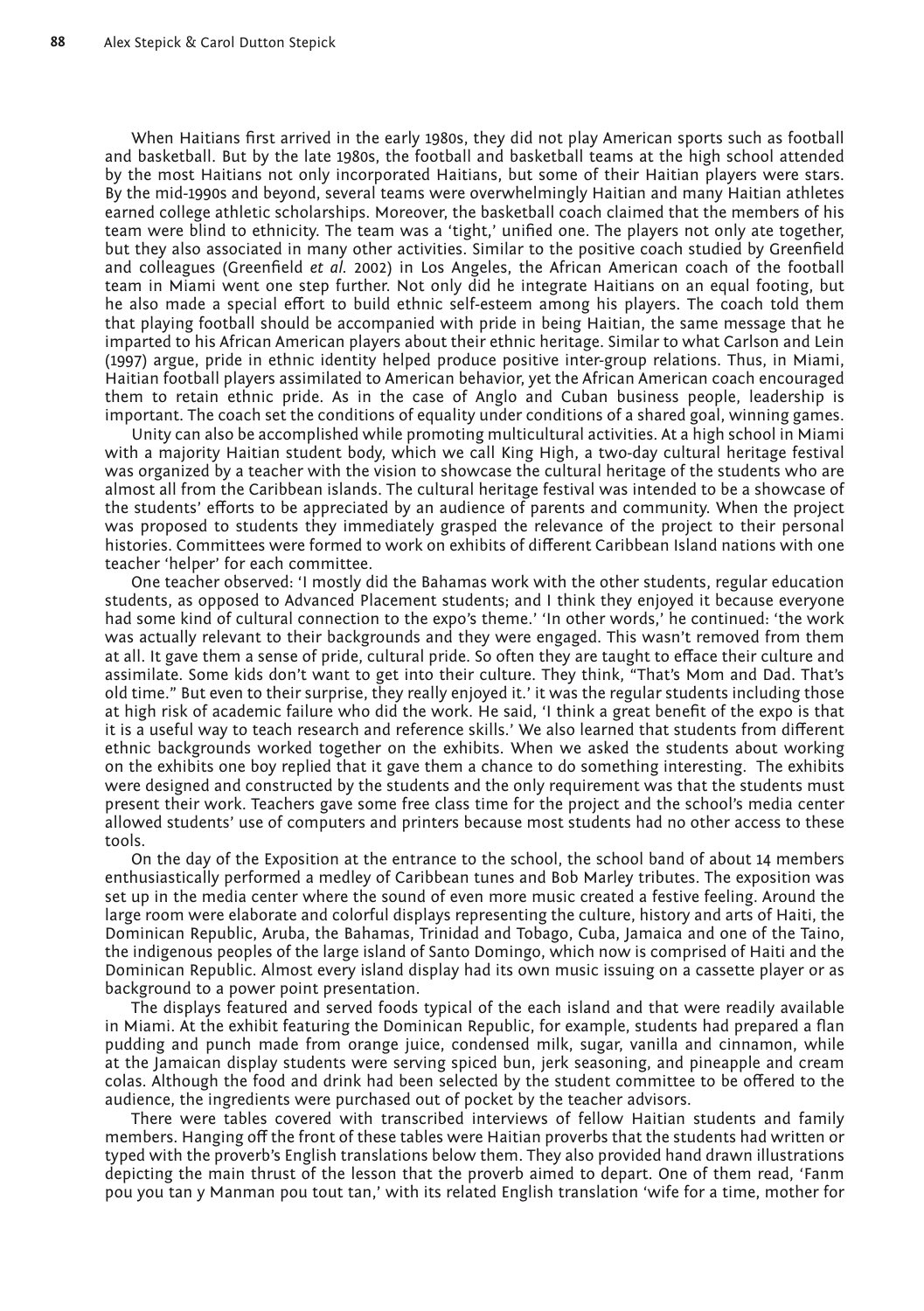all time.' Another one read 'woch nan dio pa konnen doule woch nan soley' which translates to 'the rock in the water does not know the pain of the rock in the sun.' Each of the proverbs offered insight into the particularity of Haitian norms relative to mainstream American values.

At the back of one table was a poster relating Haiti's demographic statistics and history. Next to that, was a poster on Haiti's contemporary personalities, like popular R&B artists Usher Raymond and Hip Hop Artist and producer, Wycleff Jean. Further along the table were typed descriptions of Haitian foods and recipes. Some of these were hand written and probably retrieved from family members and friends. Behind this table was a poster hung against the wall entitled *Haitian Diaspora and Flags*. Some of the Haitian diaspora countries featured were Canada, France and the US. Under each of the flags featured, the students had pasted the real currency of the respective nations. Beside this poster was another that depicted Haiti's revolution and featured a large illustration of Toussaint L'Ouverture, Haiti's revolutionary hero. It also had illustrations of Haitians revolting on slave ships and fearless Haitian fighters in battle with the French on Haitian shores.

Although only two parents and no one from the community came to see the exposition, the entire media center was full of students and teachers. Students were positioned behind their respective exhibits sharing out food and drinks and negotiating the one-cup-rule of juice distribution. The students moved in packs from table to table, looking at the works of fellow students and sampling the cakes, buns, salsas and other foods. Aruba had an endless flow of students, largely due to their fruit punch, which was full of strawberries and watermelon. The climate was very upbeat and everyone was enjoying themselves.

The assistant principal of King High School related how excited the teachers were to see the efforts of the students and that when everything came together: 'They could not believe the effort that everyone had put into the project'. She shared her pride in the way that the students had made every effort to research efficiently and have their products beautifully decorated. Face beaming with happiness, she said: 'This was such a successful event, the kids need this.' Another teacher who teaches English to recently arrived immigrant students told us: 'I didn't think that it was going to be such a positive turnout. I had students who couldn't wait to do their assignments, some even worked on more than one island'.

This event was successful because the various factors of the contact hypothesis combined. The student exhibits demanded a collective effort on the part of students as well as the teachers who advised them. Students felt that they were all being treated equally and they all had a stake in the outcome. At the same time, one individual, a teacher, provided the leadership for the organization and thematic vision of the student exposition at King High School. Considering the demographics of this high school, the cultural connection that linked the students to this theme was particularly important in overcoming ethnic distrust and competition among them. As a result, these students responded with both academic and aesthetic flair. Students were able to be an appreciative audience of each others' work on this central theme.

## **Conclusions**

Interethnic conflict is one of the most important threats to the stability of nation states and local communities throughout the world. Nevertheless, interethnic conflict is not inevitable and even when present can be ameliorated. The context of reception, *i.e.* how the dominant group treats those from other groups is perhaps the most important factor. If newcomers are treated well, they are much more likely to gain economic, social and political resources and integrate without conflict. When the dominant group treats newcomers poorly, conflict is likely to arise.

The extraordinarily positive reception accorded Cubans by the US federal government propels their economic and political success. On the other hand, the prejudice and discrimination confronted by Haitians presents a substantial barrier to their success. In spite of Haitians' high aspirations and hard work, they remain one of the poorest groups not only in South Florida but nationwide. Context of reception undoubtedly is a major factor in the integration of international migrants.

Not only is an official welcoming context of reception important, but local leaders and institutions need to reach out in special ways to newcomer groups. Leaders and individuals from the locally dominant groups should recruit newcomers into organizations and institutions. And, they should assure that the newcomers participate equally, not as tokens, in activities that are important to both groups and which encourage cooperation rather than competition.

The GMCC's efforts to incorporate Cuban businessmen as equals along with the Miami Herald's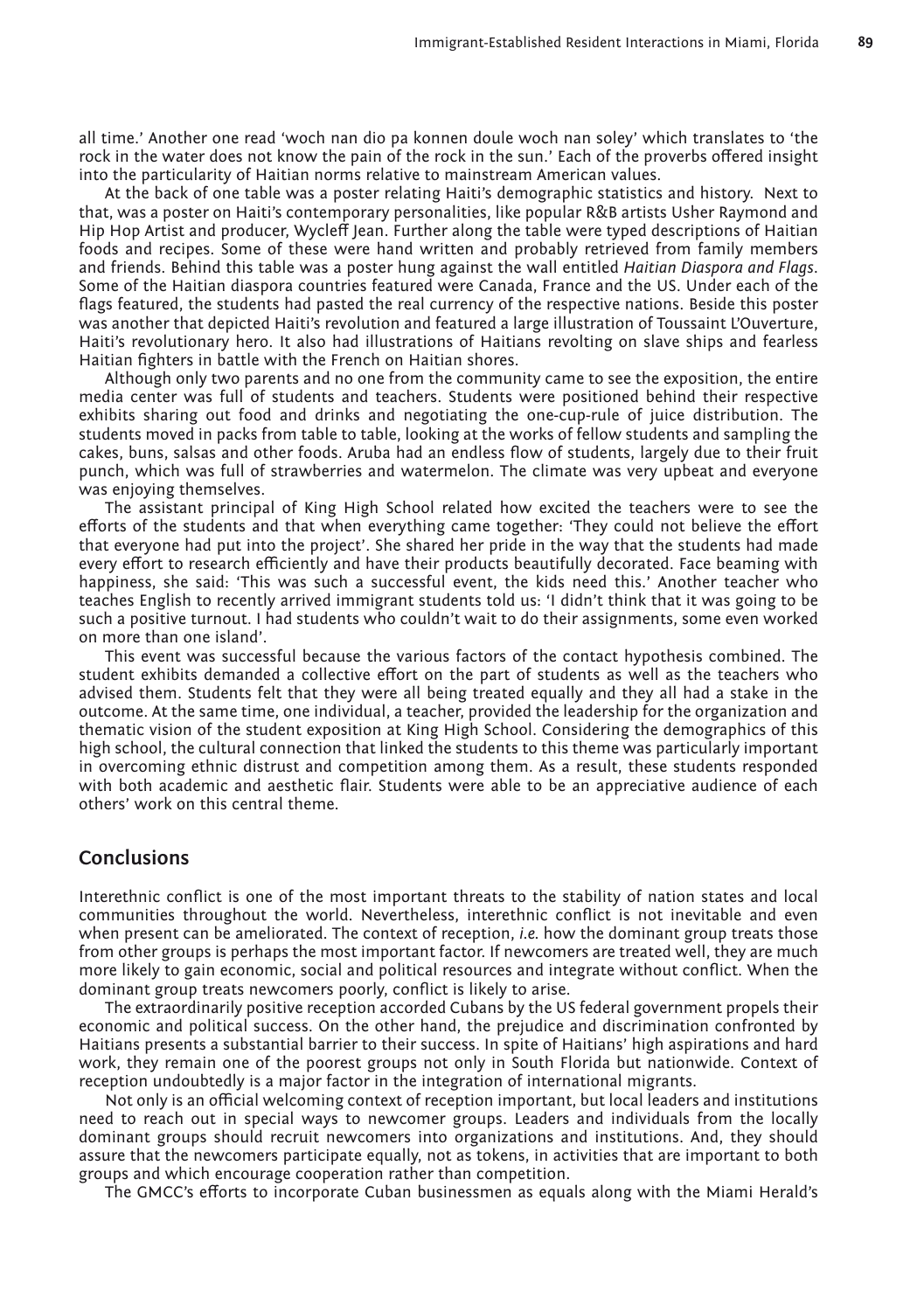reaching out to Cubans in their own language, helped integrate the Cuban business community. Similarly, Haitian youth were integrated because some coaches, teachers and school administrators treated them equally in activities that required cooperation to succeed.

Yet, as the example at the beginning of this essay of the little boy, Elián, reflects, good relations are often precarious and can be reversed by a single dramatic event. The US government's sending Elián back to his father in Cuba generated tremendous tension and some conflict between Cubans and the broader community. Nearly 10 years later, relations between Cubans and Anglos had become smooth again, but the Elián event is a reminder of the fragility of interethnic relations and the need to both understand and direct attention to them.

#### **References**

- 
- 
- Abelmann, N. & Lie, J. (1995). *Blue Dreams: Korean Americans and the Los Angeles Riots*. Cambridge, MA:<br>Harvard University Press.<br>Alberts, H. C. (2005). Changes in Ethnic Solidarity in Cuban Miami, *The Geographical Revie*
- 
- Anderson, G. (1996). Florida's Bahamian connection. *Florida Geographer*, 27: 68-80. Bergesen, A. & Herman, M. (1998). Immigration, Race, and riot: the 1992 Los Angeles Uprising, *American*
- *Sociological Review* 63(1): 39-54. Braddock, J. & Dawkins, M. P. (1984). School Desegregation and Black Assimilation, *Journal of Social Issues*
- 41: 9-22.<br>Carlson, C. J. & Lein, L. (1997). Removing Barriers to Intergroup Relations among Middle School Youth.
- Austin, TX: University of Texas.<br>Collins, T. W. & Noblit, G. W. (1978). Stratification and Resegregation: The Case of Crossover High School,<br>Memphis, Tennessee. Washington, DC: National Institute of Education.<br>Croucher, S.
- 
- 
- Dunn, M. (1997). *Black Miami in the Twentieth Century*. Gainesville, Florida: University Press of Florida. Eddy, E. (1975). *Educational Innovation and Desegregation: A Case Study of Symbolic Realignment, Human Organization*, 34(2): 163-172. Freeman, L. (2002). Does Spatial Assimilation Work for Black Immigrants in the US? *Urban Studies*, 39(11):
- 1983-2003.
- George, P. S. (1978). Colored Town: Miami's Black Community, 1896-1930. *Florida Historical Quarterly*
- 
- Gerard, H. D. J. & Conolley, E. (1975). Social Context in the Desegregated Classroom, in H. Gerard &<br>N. Miller (eds), *School Desegregation: A Long-Range Study* (211-241). New York: Plenum Press.<br>Greenfield, P. M., Davis,
- Lawrence, D. (1991). Get On the Ball . Learn a Language, *Miami Herald*, 24 March: 2C.
- Mohl, R. (1989). Ethnic Politics in Miami, 1960-1986, in R. M. Miller & G. E. Pozzetta (eds), *Shades of the South: Essays on Ethnicity, Race, and the Urban South.* Boca Raton, FL: Florida Atlantic Press.
- Nijman, J. (1996). Ethnicity, Class, and the Economic Internationalization of Miami, in J. O'Loughlin &<br>J. Friedrichs (eds), *Social Polarization in Post-Industrial Metropolises* (283-300). Berlin and New York:<br>Walter de G
- 
- 135-145.
- Orfield, G. (1975). How to Make Desegregation Work: The Adaptation of Schools to their Newly-Integrated Student Bodies. *Law and Contemporary Problems*, 39: 314-340.
- Pettigrew, T. (1969). The Negro and Education: Problems and Proposals, in I. Katz & P. Gurin (eds), *Race and*
- the Social Sciences (49-112). New York: Basic Books.<br>Portes, A. & Borocz, J. (1989). Contemporary Immigration: Theoretical Perspectives on Its Determinants<br>and Modes of Incorporation, International Migration Review 23: 606
- Portes, A. & Fernández-Kelly, P. (2008). No Margin for Error: Educational and Occupational Achievement<br>among Disadvantaged Children of Immigrants, *The Annals of the American Academy of Political and*<br>Social Science 620: 1
- 
- Portes, A. & Stepick, A. (1985). Unwelcome Immigrants: The Labor Market Experiences of 1980 (Mariel)<br>Cuban and Haitian Refugees in South Florida, *American Sociological Review*, 50(4): 493-514.